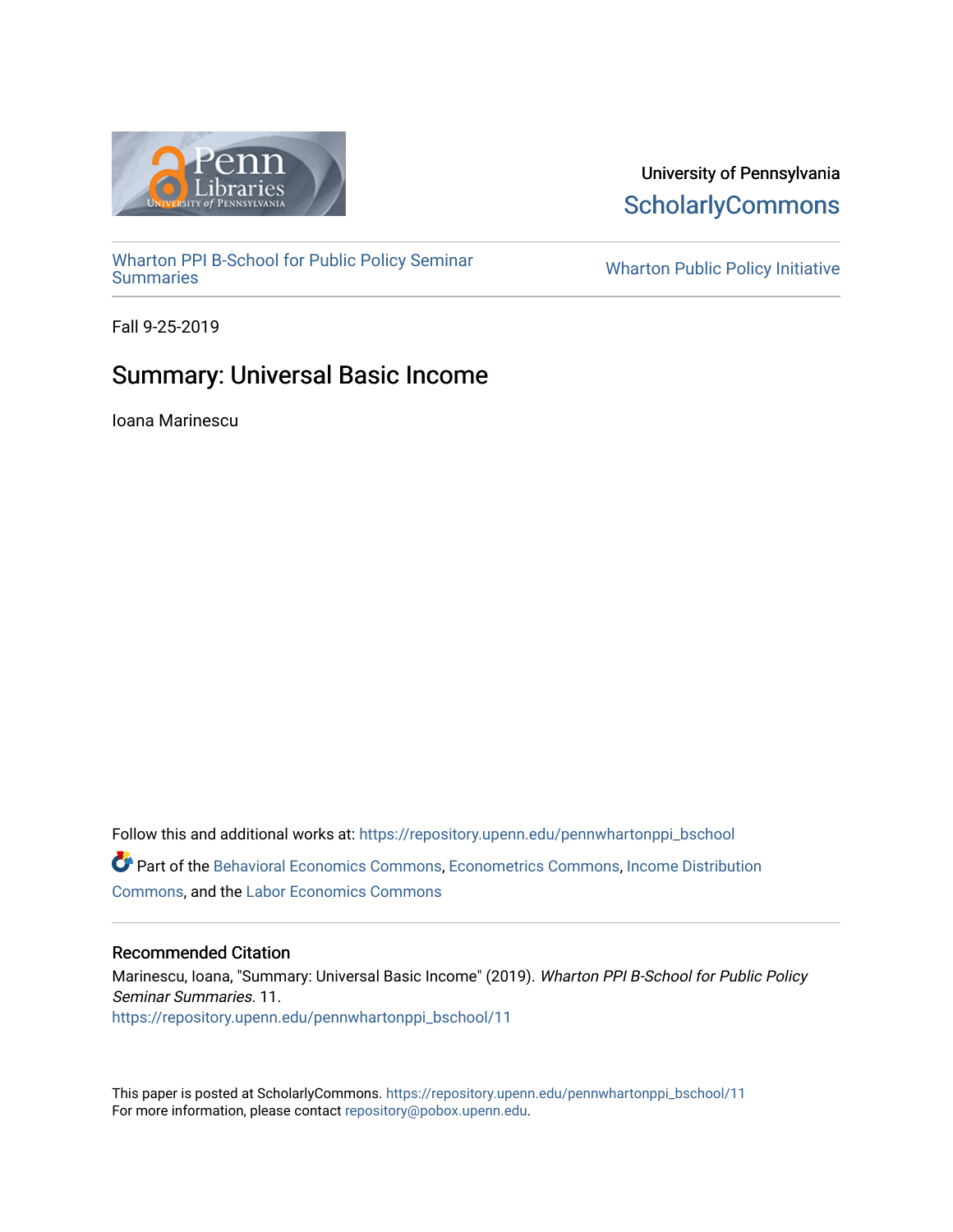## Summary: Universal Basic Income

### **Summary**

Concern over massive structural unemployment, due to technological automation and globalization, is on the rise. Universal Basic Income (UBI) has attracted attention from both sides of the aisle as one potential solution to a scenario where a large number of people are not able to earn a livable wage. In order to understand the economic implications of UBI, economists have studied previous and current examples of UBI-type programs, analyzing their impact on consumption, labor force participation, education, health, and other key metrics.

### Keywords

universal basic income, UBI, casino dividend, Milton Friedman, Negative Income Tax, Alaska Permanent Fund, livable wage, economic disparity, labor, wealth distribution

### **Disciplines**

Behavioral Economics | Econometrics | Economics | Income Distribution | Labor Economics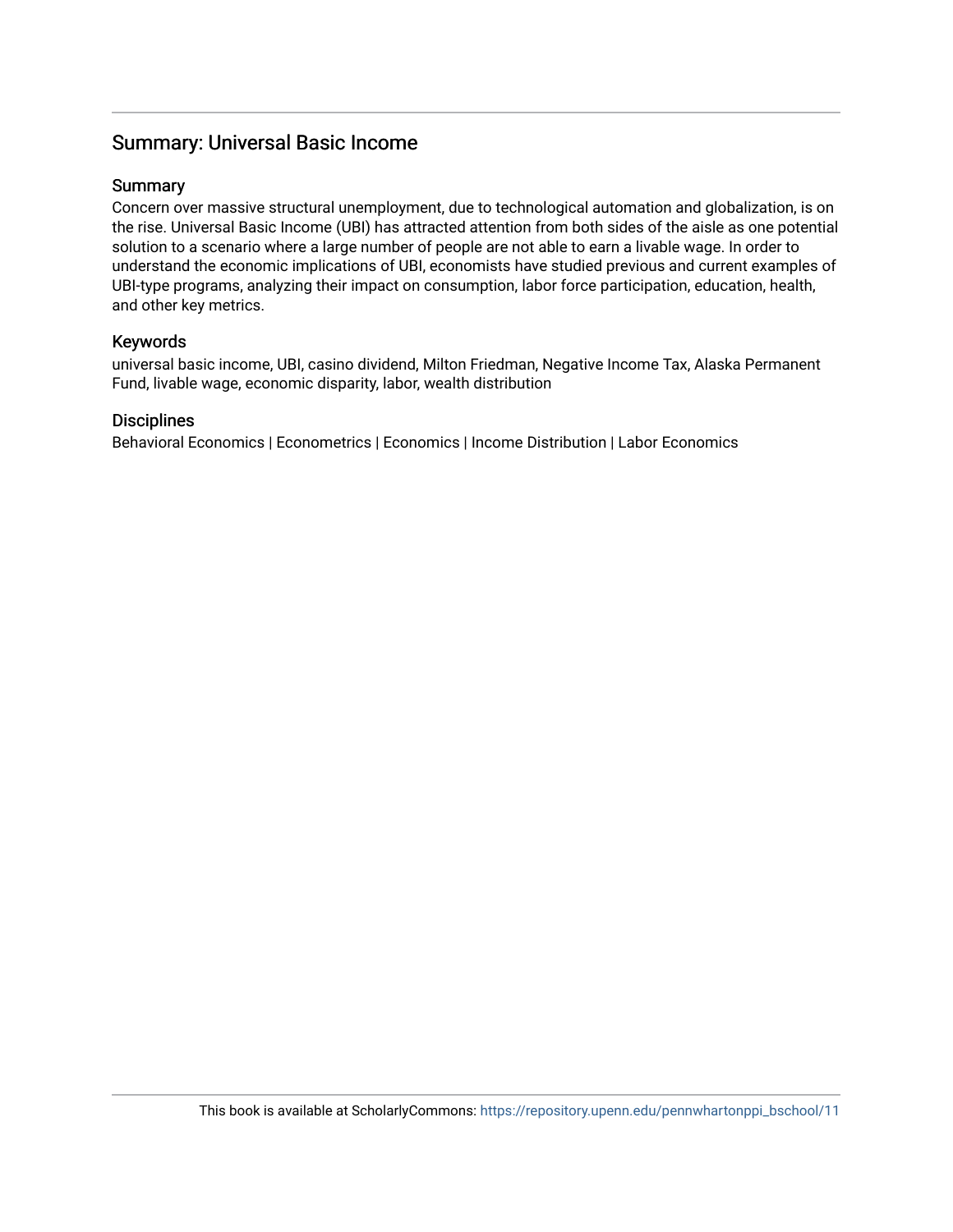# **B**\*SCHOOL for **PUBLIC POLICY**

Better-informed policymaking through a deeper understanding of economics.



# Summary: Universal Basic Income Seminar by Ioana Marinescu

Concern over massive structural unemployment, due to technological automation and globalization, is on the rise. Universal Basic Income (UBI) has attracted attention from both sides of the aisle as one potential solution to a scenario where a large number of people are not able to earn a livable wage. In order to understand the economic implications of UBI, economists have studied previous and current examples of UBI-type programs, analyzing their impact on consumption, labor force participation, education, health, and other key metrics.

### **UNIVERSAL BASIC INCOME: BACKGROUND**

At its core, UBI is a regular transfer of cash to all residents within a specific geographic region, for the long-term, without any conditions. UBI differs from current welfare programs in the U.S. because it does not set an income threshold, nor does it stipulate how the money must be spent. In his 1962 book *Capitalism and Freedom,* Nobel Prize-winning economist Milton Friedman argued in favor of UBI to replace welfare programs which, he argued, disincentivized work and created welfare dependency. President Nixon was receptive to Friedman's ideas about welfare reform and, in 1971, proposed a negative income tax (NIT) transfer, a type of UBI, as the centerpiece of his welfare reform program. Nixon's reform bill was not passed by Congress and political support for UBI waned. As proposals for UBI have regained traction, a lot can be learned from earlier policy experiments during and since the Nixon administration.

### **NEGATIVE INCOME TAX (NIT) EXPERIMENTS**

From 1968 to 1982, the U.S. and Canadian governments conducted five NIT experiments. Each experiment had a different guaranteed income, several with transfers of large sums of money equal to the poverty line, as well as different withdrawal rates. The effects of NIT on work showed that with a 10% increase in unearned income, the number of hours worked dropped 1%, or about 2-4 weeks over a year. The effect was not always statistically significant, however, and there were selective attrition and misreporting problems with the study's design.

Still, NIT was found to have positive effects on health and on educational metrics such as school attendance, grades, and test scores, especially amongst the most economically disadvantaged. But the implied negative impact on the overall labor force was enough leverage for opponents of UBI to diminish political interest, effectively halting the progress of UBI legislation in Congress.

#### **EASTERN BAND OF CHEROKEE INDIANS CASINO DIVIDEND**

In 1997, the Eastern Band of Cherokees in North Carolina opened a casino on tribal land. Since then, the revenue from the casino has been given back to every tribal member, without condition, as a form of UBI. The amount of money each member receives per year averages between \$4,000 and \$6,000. By comparing tribal members with non-tribal members in the same area before and after 1997, economists have been able to assess the effect of the cash transfer. The data show members who receive the casino dividend work the same number of hours as those who do not, have improved education (as much as one extra year for the poorest Cherokee households), commit less crime, and have improved mental health and decreased addiction.

 $\frac{1}{\sqrt{2}}$ We know that giving people cash with no strings attached has small effects on work. )<br>)<br>|

PENN WHARTON

**PUBLIC POLICY INITIATIVE** 



More on classes: http://bit.ly/BSchoolPublicPolicy